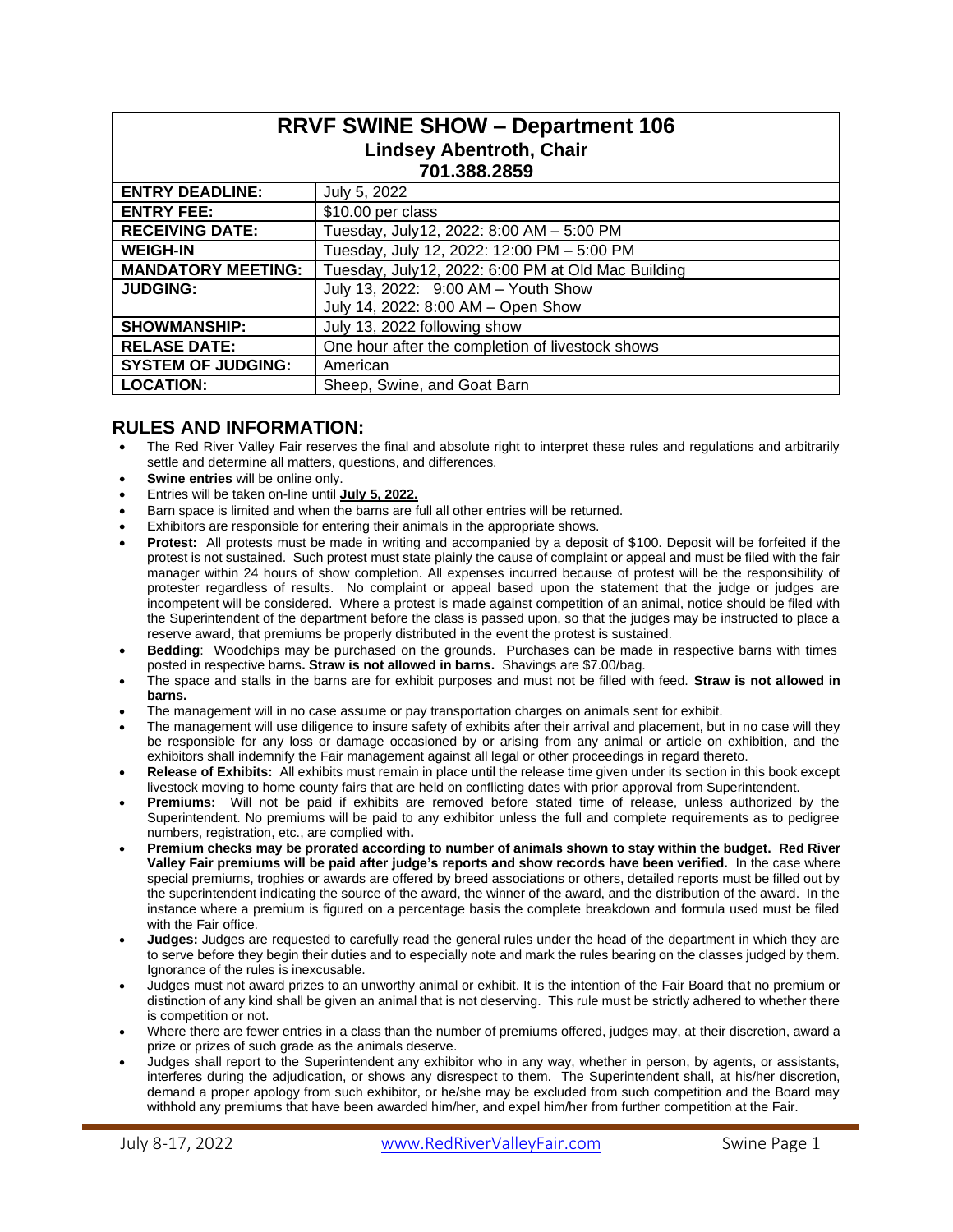- The judge and the person acting as clerk to the judge must enter awards properly in the award book and ensure that registered names and numbers of all animals are given.
- The Judges and Superintendents of the departments shall sign each award book immediately after the awards have been made in the class contained therein. No appeal of the decisions of the judges will be considered by the Board except in the case of fraud.
- **All Alleys Must Be Clean and Accessible to the Public Between 10:00 am and 10:00 pm. Failure to do so could result in premiums withheld by the Fair and/or suspension from future shows.**
- Satisfactory evidence to the Superintendent in charge will be required that the animals exhibited as breeders are not barren. No awards will be made where there is unsoundness in breeding animals, or where there is any question as to its transmissibility.
- Each Superintendent must take charge of the books and return them promptly to the Fair Manager's office as soon as each is judged. No changes will be allowed in the judge's book unless by order of the Board. It shall be the duty of the Superintendent at the close of the Fair to make such suggestions for improvements as said occur to them during the Fair.
- Fast Driving or Riding of any description will not be permitted within the grounds. Any violation of this rule will be severely dealt with by the Management and the guilty person removed from the grounds. Automobiles are prohibited in any section of the grounds whenever safety demands.
- **Brand Inspection**: North Dakota Century Code Chapter 36-09-23: "No person shall remove cattle, horses, or mules from this state or to within a mile of any boundary of the state for the purpose of removal unless such livestock have been inspected for marks and brands by an official brand inspector of the North Dakota Stockman's Association and a certificate of inspection shall accompany such livestock to destination."
- **No smoking in the barns or area around the barns**
- The Red River Valley Fair is a member of the North Dakota Junior Point Show Program. For information on the program log onto: [www.ndjpsa.com.](http://www.ndjpsa.com/)
- Health certificates from licensed veterinarians are required on all out of state animals.
- All entries that leave the show prior to its completion without superintendent's approval will forfeit all premium money.
- All sheep/swine/goat exhibitors must clean stalls prior to leaving the fairgrounds or premium checks will be forfeited. Red river valley fair will not supply cleaning supplies, please bring your own!
- You must be present at time of weigh in or make other arrangements. No exceptions will be made. If you are not there, animals will not be weighed.
- All Hogs must be clipped before arrival or they will not be weighed
- If any class is split the judge shall pick the top four (4) pigs out of each split class and bring them back to place 1-6.
- Youth showmen may exhibit 2 animals per class. Animals must be registered in youth's name or immediate family farm name. Youth exhibitors must show their own animal unless they have two animals in the same class. In this case, the second animal must be shown by another youth.
- If animals exhibited by a Youth Exhibitor are also exhibited in the Open Class Market Show, they must be exhibited by the youth exhibitor and NOT by another exhibitor. Exhibitor is the individual who is named as the registered owner on the registration paper. A showman is the person who takes the animal into the show ring.
- All registered animals must have their registration papers or the animal must show in the Commercial Division.
- Ethical fitting and treatment of livestock will be enforced.

**On behalf of the Red River Valley Fair Association, we ask that you keep your livestock areas clean and well maintained. This will help us prevent the possible transmission of E. Coli to our guests. Thank you Red River Valley Fair Management**

# **2022 BELT BUCKLE SPONSOR:**

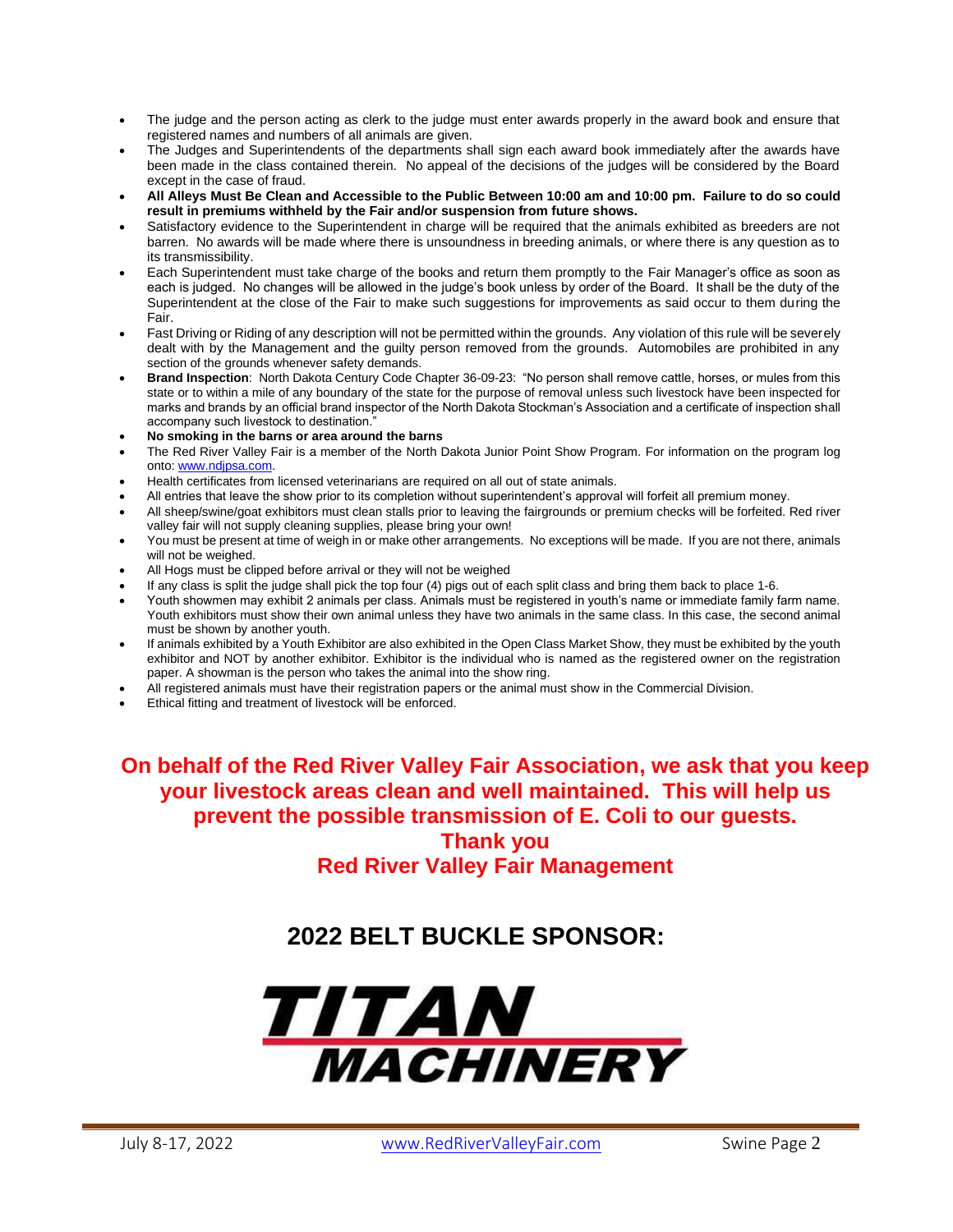# **AWARDS PER CLASS:**

| <b>PREMIUMS OFFERED PER CLASS</b> |                 |                 |            |                       |                 |                 |  |  |
|-----------------------------------|-----------------|-----------------|------------|-----------------------|-----------------|-----------------|--|--|
| # Head                            | 1 <sub>st</sub> | 2 <sub>nd</sub> | <b>Qrd</b> | $\Lambda^{\text{th}}$ | 5 <sup>th</sup> | 6 <sup>th</sup> |  |  |
| 1-4                               | \$21.00         | \$19.00         | \$17.00    | \$15.00               |                 |                 |  |  |
| $5-8$                             | \$25.00         | \$23.00         | \$19.00    | \$17.00               | \$15.00         | \$13.00         |  |  |
| $9+$                              | \$29.00         | \$27.00         | \$25.00    | \$23.00               | \$21.00         | \$19.00         |  |  |

**WEDNESDAY, JULY 13, 2022 (YOUTH) SHOW)**

**AWARDS:** in addition to the premiums offered per class (listed above)

- 
- Overall Champion Breeding Gilt: \$210.00 • Overall Reserve Champion Breeding Gilt: \$105.00
- Overall Champion Market Hog: \$210.00
- Overall Reserve Champion Market Hog:

### **DIVISION 1: YOUTH BREEDING SHOW (ND JR POINT SHOW)**

#### **Class:**

Registered Gilts: All breeds show together

- 1. December gilts farrowed December, 2022
- 2. January gilts farrowed January, 2022
- 3. February gilts farrowed February, 2022
- 4. March gilts farrowed March, 2022
- 5. Grand Champion and Reserve Grand Champion Registered Breeding Gilt (Do not pre-enter)

#### Grade Gilts:

- 6. December gilts farrowed December, 2021
- 7. January gilts farrowed January, 2022
- 8. February gilts farrowed February, 2022
- March gilts farrowed March, 2022
- 10. Grand Champion and Reserve Grand Champion Grade Breeding Gilt (Do not pre-enter)
- 11. Supreme Champion Breeding Gilt (Do not pre-enter)

### **DIVISION 2: YOUTH MARKET SWINE (ND JR POINT SHOW)**

#### **Class:**

- 1. Purebred Barrow Show (Must provide papers and may not show in the Commercial Market Barrow class 02). Classes will be broken down by breed and not weight. At least 5 entries required per class. Depending on the number of entries, classes will either be broken down by a white breed's class and a dark breed's class or by breed: Hampshire, Duroc, Yorkshire, and AOB (all other breeds).
- 2. Champion/Reserve Champion Purebred Barrow (do not pre-enter)
- 3. Commercial Market Barrow Show Classes will be broken down by weight. Depending on entries, there will be a lightweight, middleweight, and heavyweight division.
- 4. Champion/Reserve Champion Commercial Barrow (do not pre-enter)
- 5. Grand and Reserve Grand Champion Market Barrow (Do not pre-enter)
- 6. Market Gilt show Classes will be broken down by weight. Depending on entries, there will be a lightweight, middleweight, and heavyweight division.
- 7. Grand and Reserve Grand Champion Market Gilt (Do not pre-enter)
- 8. Supreme Champion Market Hog (Do not pre-enter)

# **DIVISION 3: SHOWMANSHIP**

# **Class (Age as of date of show):**

- 1. Pee Wee (9 and under) winner of this class can move on to Junior
- 2. Junior (ages 10-14)
- 3. Senior (ages 15-21)